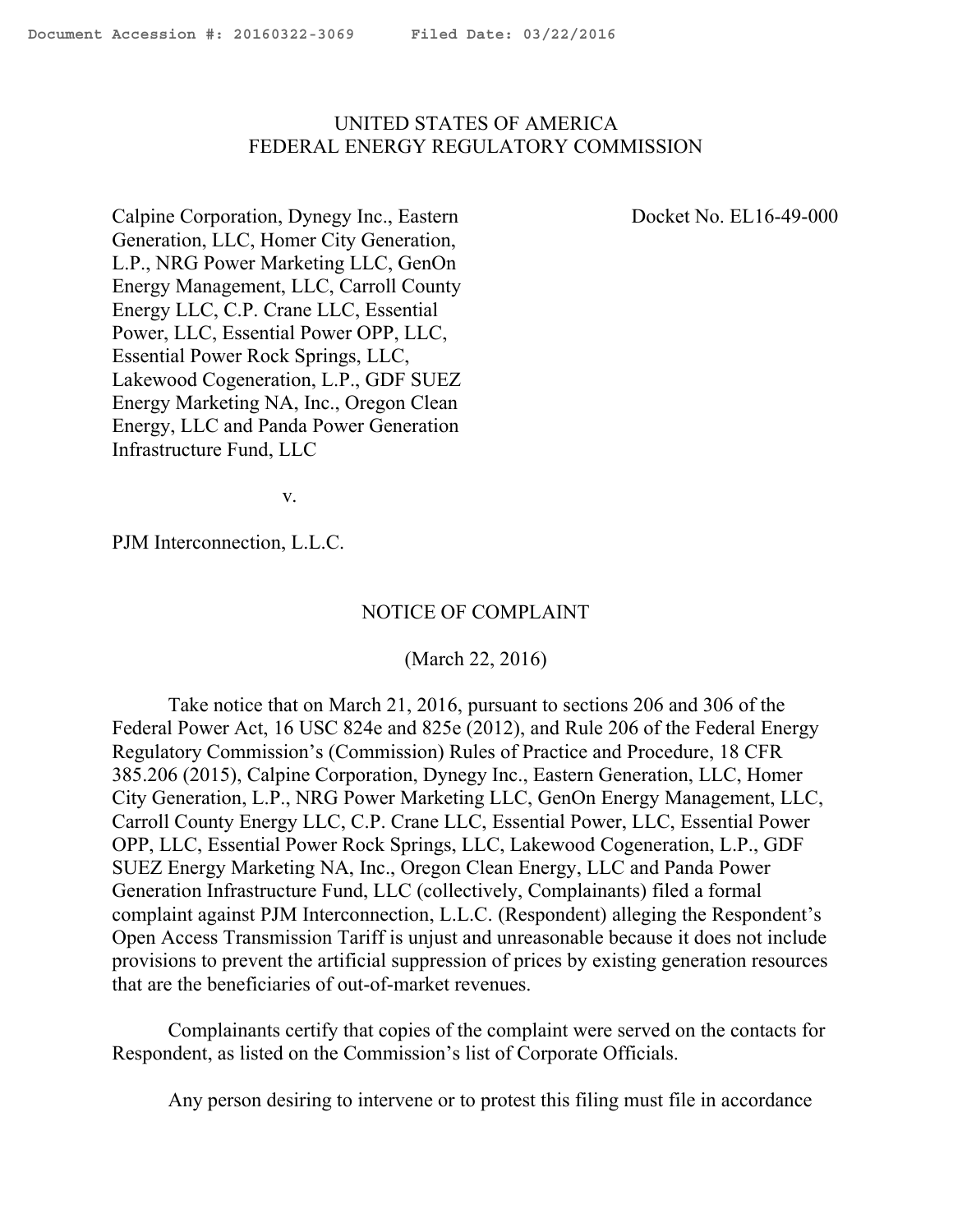with Rules 211 and 214 of the Commission's Rules of Practice and Procedure (18 CFR 385.211 and 385.214). Protests will be considered by the Commission in determining the appropriate action to be taken, but will not serve to make protestants parties to the proceeding. Any person wishing to become a party must file a notice of intervention or motion to intervene, as appropriate. The Respondent's answer and all interventions, or protests must be filed on or before the comment date. The Respondent's answer, motions to intervene, and protests must be served on the Complainants.

The Commission encourages electronic submission of protests and interventions in lieu of paper using the "eFiling" link at http://www.ferc.gov. Persons unable to file electronically should submit an original and 5 copies of the protest or intervention to the Federal Energy Regulatory Commission, 888 First Street, NE, Washington, DC 20426.

This filing is accessible on-line at http://www.ferc.gov, using the "eLibrary" link and is available for review in the Commission's Public Reference Room in Washington, DC. There is an "eSubscription" link on the web site that enables subscribers to receive email notification when a document is added to a subscribed docket(s). For assistance with any FERC Online service, please email FERCOnlineSupport@ferc.gov, or call (866) 208-3676 (toll free). For TTY, call (202) 502-8659.

Comment Date: 5:00 pm Eastern Time on April 11, 2016.

Nathaniel J. Davis, Sr., Deputy Secretary.